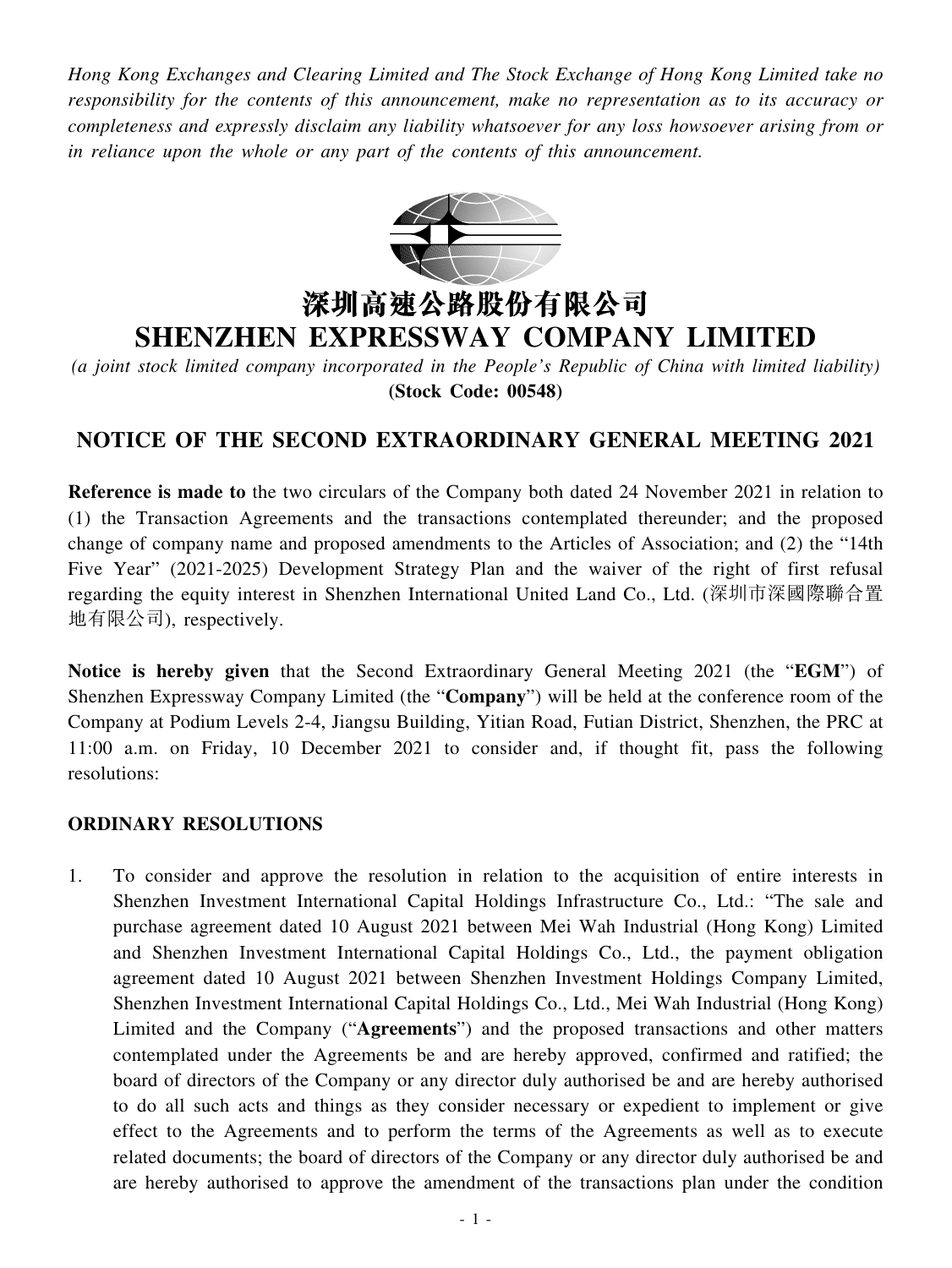that the main terms and conditions do not constitute a substantive amendment." A copy of the Agreements has been produced to the meeting marked "A" and initialed by the chairman of the meeting for the purpose of identification.

- 2. To consider and approve the resolution in relation to the "14th Five Year" (2021-2025) Development Strategy Plan.
- 3. To consider and approve the resolution in relation to the waiver of the right of first refusal regarding the equity interest in Shenzhen International United Land Co., Ltd. (深圳市深國際聯 合置地有限公司).

# **SPECIAL RESOLUTIONS**

- 4. To consider and approve the resolution in relation to the change of company name: "Subject to having obtained or completed all necessary approval by or filing of the relevant authorities in the PRC and/or Hong Kong, the Chinese name of the Company be changed from "深圳高速公 路股份有限公司" to "深圳高速公路集團股份有限公司" and the English name of the Company be changed from "Shenzhen Expressway Company Limited" to "Shenzhen Expressway Corporation Limited", and to authorise any one of the executive Directors or the secretary of the Board to arrange for the respective procedures of approvals, disclosures, registrations and filings in relation to the change of company name, and to make any necessary and suitable amendments as he/she thought fit in accordance with the actual circumstances of the Company and the amendments requirements raised by the exchange where the Company is listed and the relevant regulatory authority from time to time (if any)"; and
- 5. To consider and approve the resolution in relation to the amendments to Articles of Association: "Subject to the passing of special resolution numbered 4, to amend the Articles of Association of the Company, and to authorise any one of the executive Directors or the secretary of the Board to arrange for the respective procedures of approvals, disclosures, registrations and filings in relation to the amendments to the Articles of Association, and to make any necessary and suitable editorial amendments to the amended version as he/she thought fit in accordance with the actual circumstances of the Company and the amendments requirements raised by the exchange where the Company is listed and the relevant regulatory authority from time to time (if any)." Details of the proposed amendments to the Articles of Association are set out in the circular of the Company dated 24 November 2021.

By Order of the Board of **Shenzhen Expressway Company Limited HU Wei** *Chairman*

Shenzhen, the PRC, 24 November 2021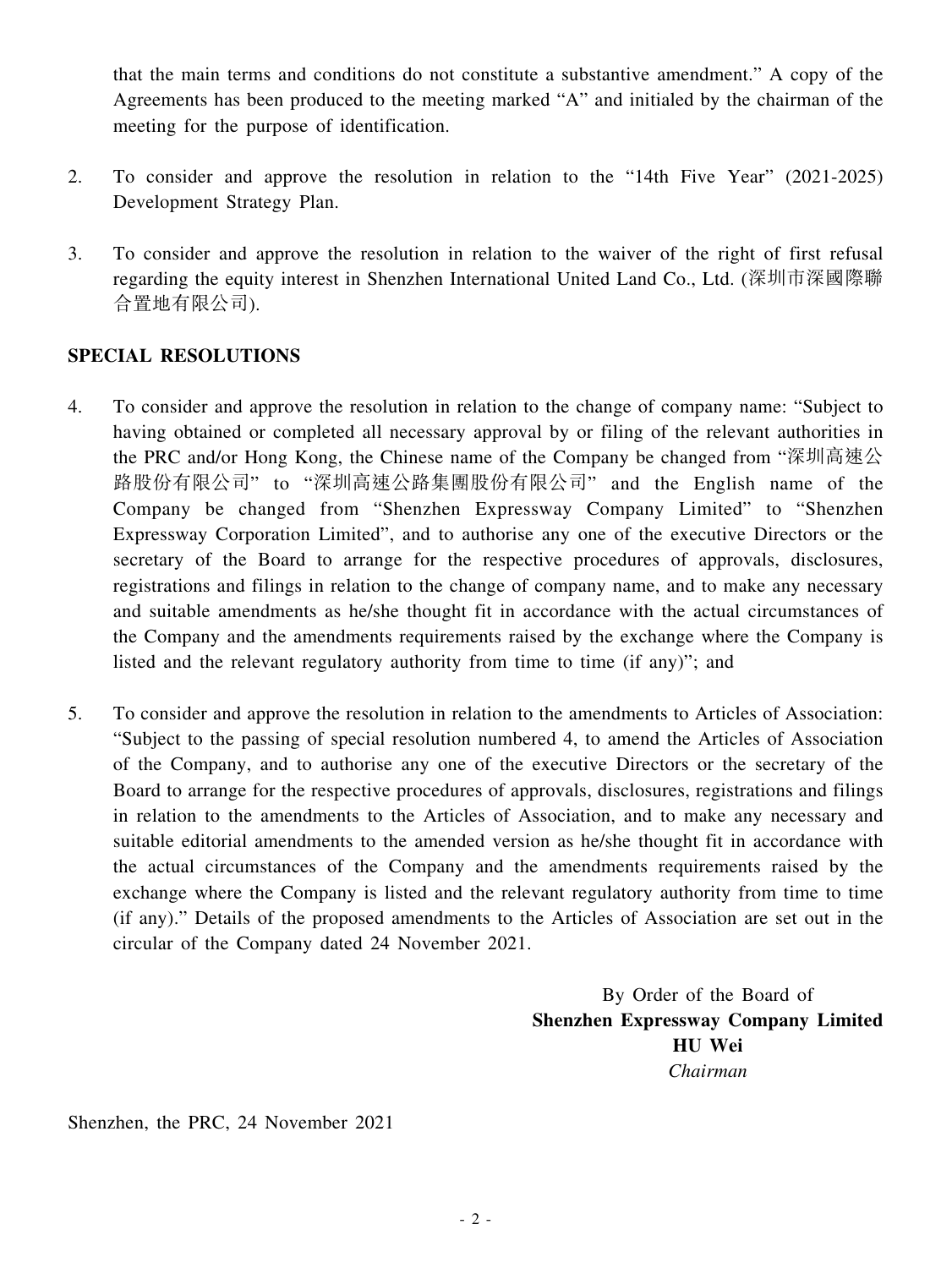*Notes:*

## **1. Eligibility for attending the EGM**

Shareholders of the Company whose names appear on the registers of shareholders of the Company at the close of business on 6 December 2021 shall have the right to attend the EGM after complying with the necessary registration procedures.

### **2. Registration procedures for attending the EGM**

Holders of H shares of the Company please note that the register of holders of H shares of the Company will be closed from 7 December 2021 to 10 December 2021 (both days inclusive), during which period no transfer of H shares of the Company will be registered. Holders of H shares of the Company who intend to attend the EGM must deliver their instruments of transfer together with the relevant share certificates to Hong Kong Registrars Limited, the registrar of H shares of the Company, at Shops 1712- 16, 17th Floor, Hopewell Centre, 183 Queen's Road East, Wanchai, Hong Kong, at or before 4:30 p.m. on 6 December 2021.

#### **3. Proxy**

- i. Shareholders entitled to attend and vote at the EGM are entitled to appoint, in written form, one or more proxies (whether a shareholder or not) to attend and vote on his behalf.
- ii. A proxy should be appointed by written instrument signed by the appointor or his attorney. If the written instrument is signed by the attorney of the appointor, the written authorisation or other authorisation documents of such attorney should be notarised. In order to be valid, for holders of A shares of the Company, the written authorisation or authorisation documents which have been notarised together with the completed proxy form must be delivered to the Company not less than 24 hours before the time of the holding of the EGM. In order to be valid, for holders of H shares of the Company, the above documents must be delivered to Hong Kong Registrars Limited, at Floor 17M, Hopewell Centre, 183 Queen's Road East, Wanchai, Hong Kong, within the same period.
- iii. Shareholder or his proxy should produce identity proof when attending the EGM.

#### **4. Poll**

Pursuant to Rule 13.39(4) of the Rules Governing the Listing of Securities on The Stock Exchange of Hong Kong Limited and the Articles of Association of the Company, voting at the EGM on the resolutions set out in the notice of the EGM will be taken by poll.

#### **5. Other matters**

- i. The duration of the EGM is expected not to exceed one day. Shareholders or proxies who attend the EGM shall arrange for transport, food, accommodation and other relevant expenses at their own cost.
- ii. Address of Hong Kong Registrars Limited (for share transfer):

Shops 1712-16, 17th Floor, Hopewell Centre, 183 Queen's Road East, Wanchai, Hong Kong